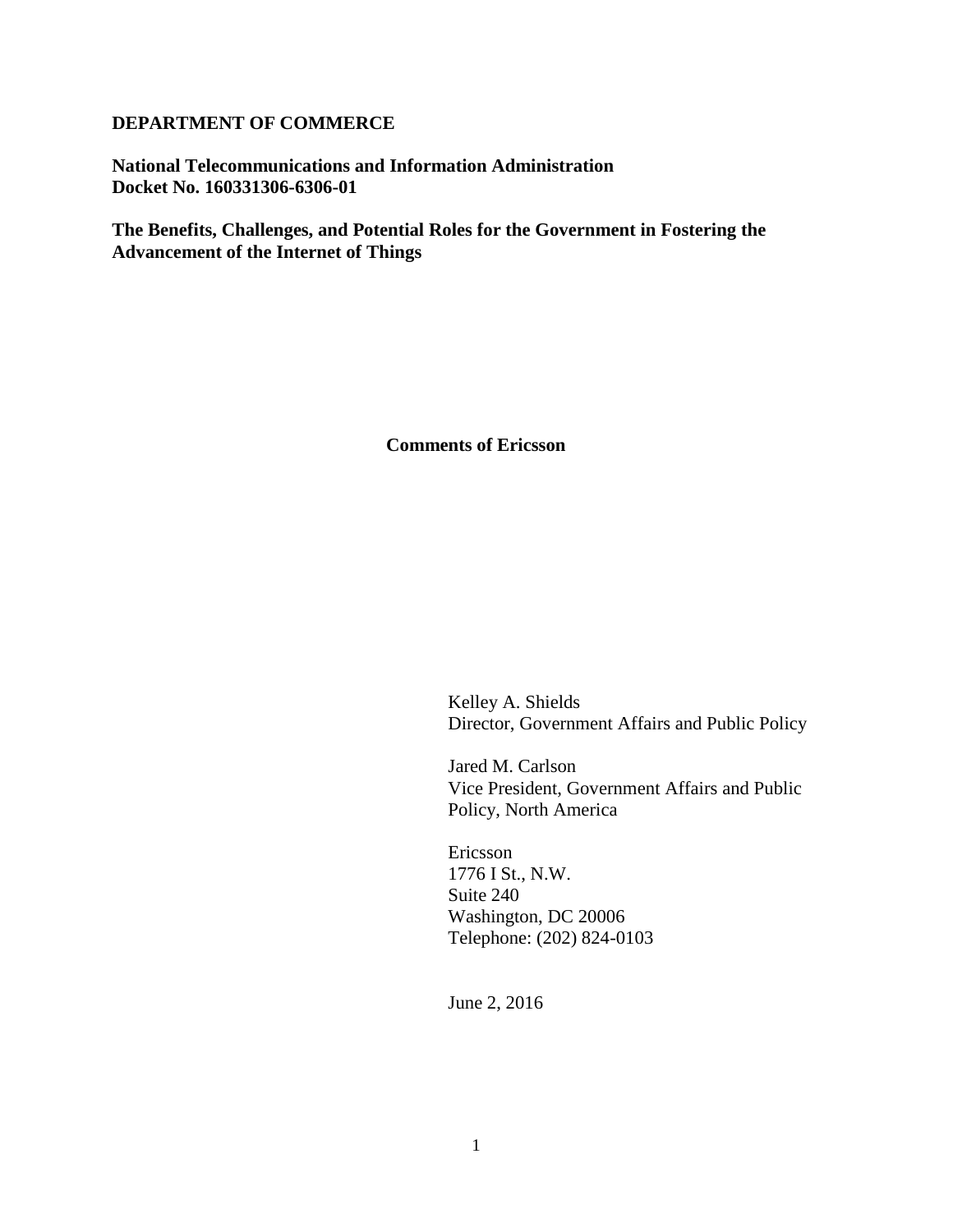#### **Executive Summary**

In Ericsson's view, 5G is the technology that will unleash the true potential of the Internet of Things. To support the IoT's development, the government should unleash the resources that will ensure U.S. leadership in 5G by releasing more spectrum for commercial use.

Through network slicing, 5G technology will allow a single infrastructure to meet the very different needs of Massive and Critical IoT devices – it will enable networks to handle the incredible increase in data from the billions of low energy, low data devices, while also providing very high reliability, availability and security for critical uses.

We also encourage the government to support global standards and best practices and to allow industry to continue to innovate and coalesce around the most favorable IoT solutions. Industry is already tackling the difficult questions of interoperability, security and global standards that will be necessary for an internationally interconnected ecosystem.

Security can best be addressed by standardization bodies and through voluntary, collaborative industry efforts. Regulation may lock in outdated technology, pick technology winners and losers, and hinder innovation and efforts to globally harmonize. 5G security will safeguard confidentiality, incorporate integrity protection and ensure availability.

Intellectual property rights will play an important role in the success of the IoT. Ericsson has underlined its dedication to contribute to a successful and strong ecosystem by recently launching an IoT joint licensing platform. Our goal is to streamline licensing of standard essential patents to ensure innovative IoT companies continue to be rewarded fairly, while inspiring new IoT solutions and facilitating their market entry to the benefit of consumers and the IoT marketplace as a whole.

2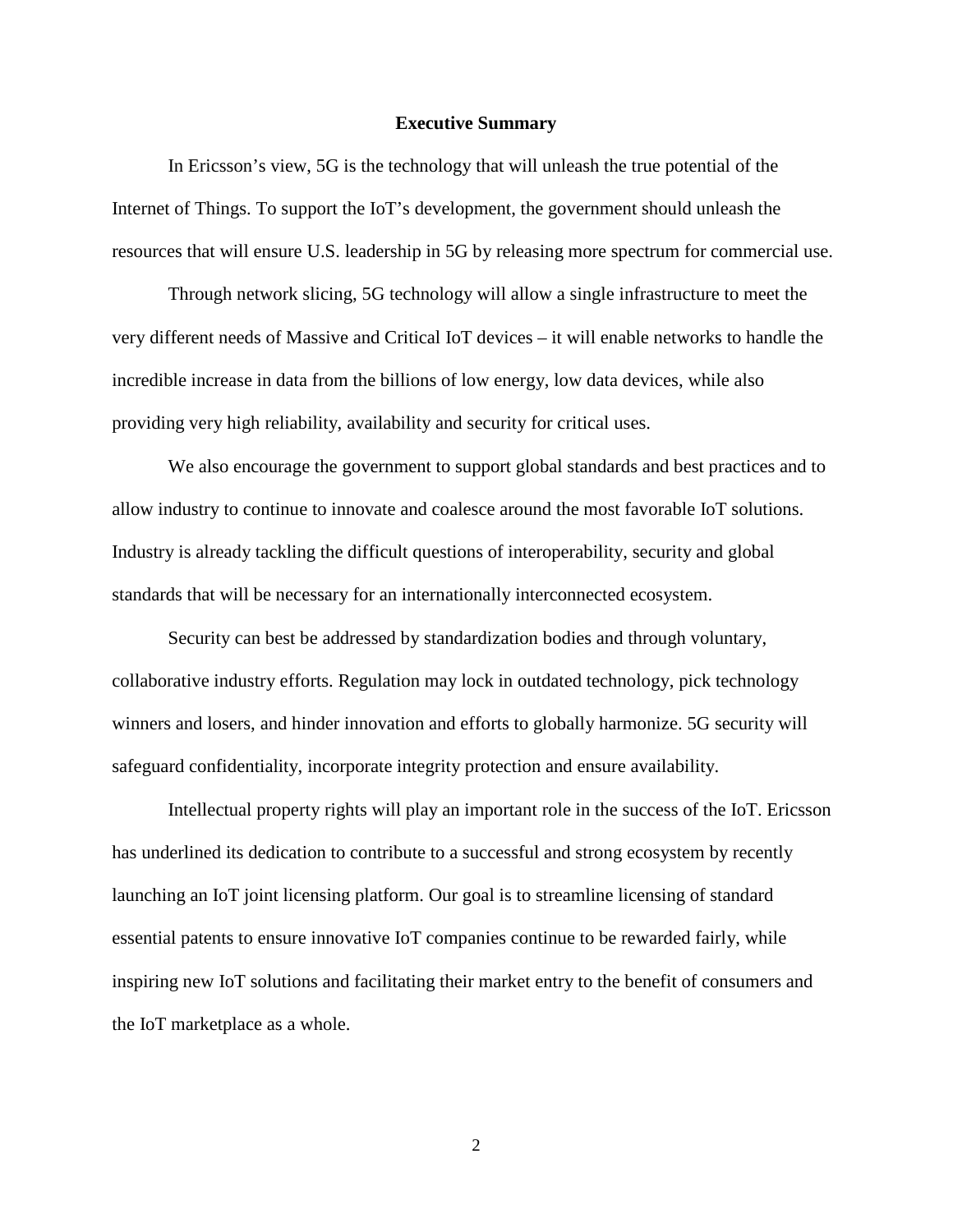## **DEPARTMENT OF COMMERCE**

## **National Telecommunications and Information Administration Docket No. 160331306-6306-01**

# **The Benefits, Challenges, and Potential Roles for the Government in Fostering the Advancement of the Internet of Things**

#### **Comments of Ericsson**

# **Introduction**

l

The Internet of Things will revolutionize the way mobile networks must function as billions of devices send and receive data, many of them wirelessly across 5G networks. By 2021, Ericsson forecasts there will be around 28 billion connected devices, 16 billion of which will be related to the IoT.<sup>[1](#page-2-0)</sup> This will represent an enormous economic impact: potentially \$1.9 trillion in global economic value-add through sales in  $2020^2$  $2020^2$  and up to \$11.1 trillion a year in global economic impact – equivalent to about 11 percent of the world economy – by  $2025$ .<sup>[3](#page-2-2)</sup>

We already see the IoT beginning to emerge on today's technology and existing infrastructure. For example, in Estonia, Ericsson already has deployed more than 630,000 remotely readable smart meters and integrated a central automatic meter reading system for data gathering for a major electricity distribution company. However, 5G is the technology that will unleash the true potential of IoT.

<span id="page-2-0"></span><sup>1</sup> *See Ericsson Mobility Report*, June 2016 at 10, http://www.ericsson.com/res/docs/2016/ericsson-mobility-report-2016.pdf.

<span id="page-2-1"></span><sup>&</sup>lt;sup>2</sup> Press Release, Gartner, Gartner Says the Internet of Things Installed Base will Grow to  $26$ Billion Units by 2020 (Dec. 12, 2015), http://www.gartner.com/newsroom/id/2636073.

<span id="page-2-2"></span><sup>&</sup>lt;sup>3</sup> Jam Manyika et al., The Internet of Things: Mapping the Value Beyond the Hype, June 2015 at 2, *available at t*http://www.mckinsey.com/business-functions/business-technology/ourinsights/the-internet-of-things-the-value-of-digitizing-the-physical-world.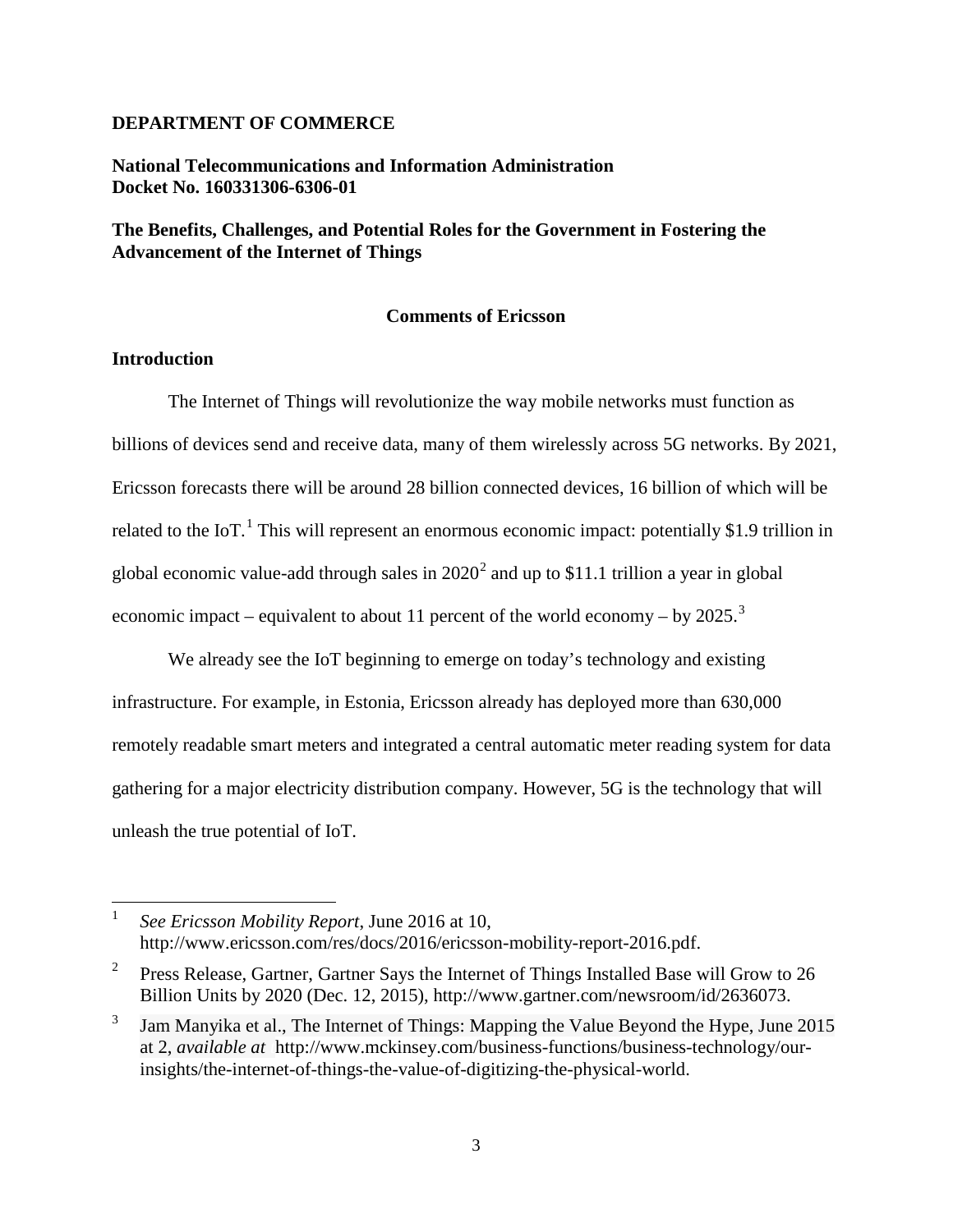To support the IoT, networks will need to provide different functionalities for different IoT uses and 5G is how the mobile industry will meet this challenge. 5G networks will enable the carriage of data coming from billions of low-energy and low-data-usage connected devices, while also providing very high reliability and availability for critical IoT uses that will provide great value to society. Through network slicing, 5G will support different requirements for different industries, while allowing different sectors to maximize scale by using a common infrastructure. Industry is already tackling the difficult questions of interoperability, security and global standards that will be necessary for an internationally interconnected ecosystem.

In Ericsson's view, the most vital role for the government to play in supporting the IoT's development is to make spectrum available for 5G. We also encourage the government to support global best practices and to allow industry to continue to innovate and coalesce around the most favorable IoT solutions without the government preemptively picking technology or standards winners and losers.

## **I. The Mobile Network is the Foundation for the IoT.**

#### *A. IoT with Existing Infrastructure.*

l

While it is the development and rollout of 5G that will allow for the true realization of the IoT, we are seeing the IoT emerge today on existing technology. Indeed, we have already built the world's largest IoT network: the mobile network, which provides global reach, reliability, quality of service and security, as well as flexibility and scalability.[4](#page-3-0) Mobile networks have unmatched global coverage. Today, mobile networks already provide the foundation for a very wide range of IoT applications and M2M services. They cover 90% of the world's population

<span id="page-3-0"></span><sup>4</sup> *See Accelerating IoT*, http://www.ericsson.com/ourportfolio/telecom-operators/acceleratingiot?nav=marketcategory002.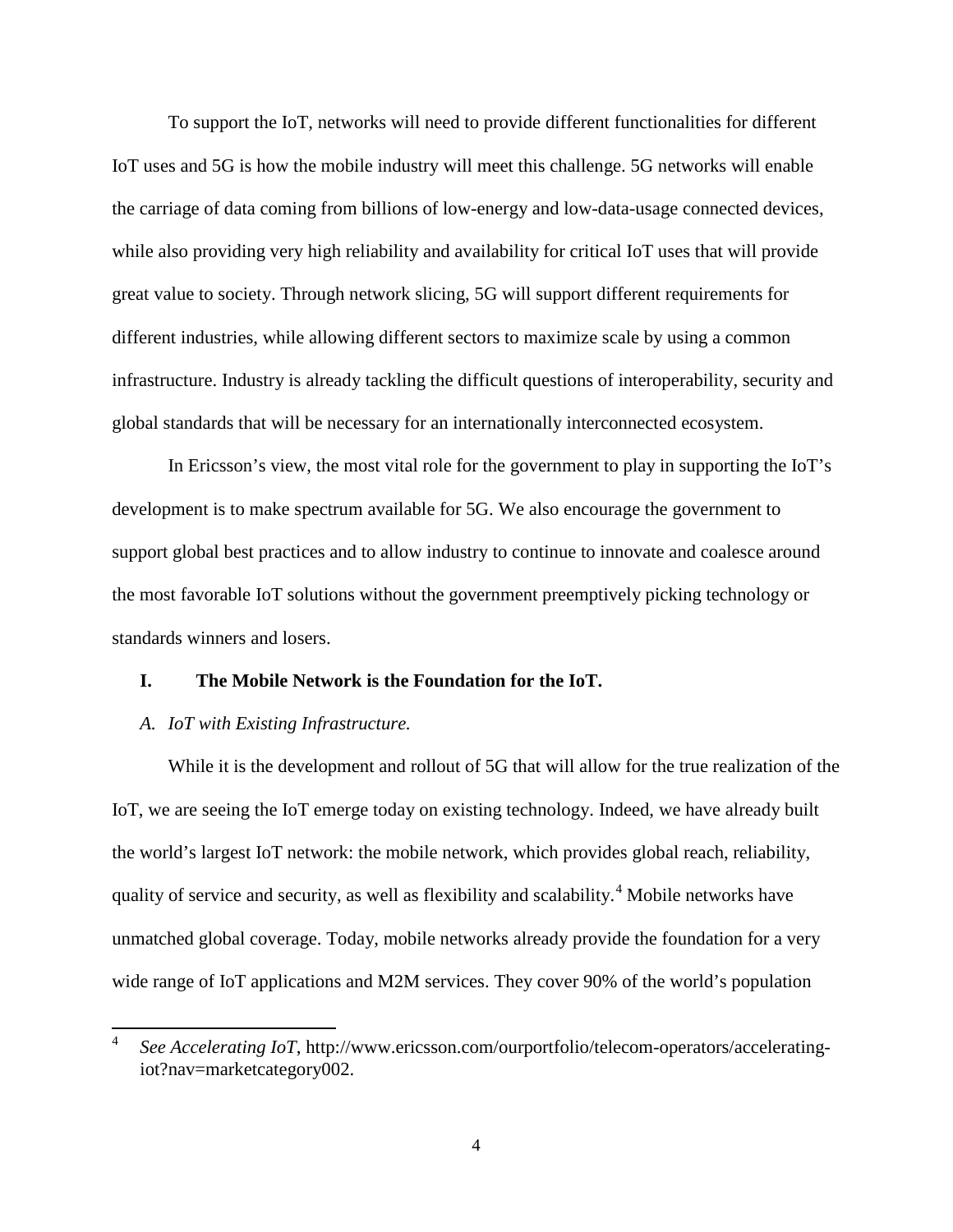with over 230 million cellular M2M subscriptions,<sup>[5](#page-4-0)</sup> which users trust to carry their private personal information and conduct business transactions.

Existing 3G and 4G cellular technology offers advanced functionality when it comes to quality of service and security, which will be increasingly important as more IoT devices connect to the network. LTE already has mechanisms to assign priority access to certain classes of devices to make sure that data gets through even in emergency situations where there may be network congestion. Security also is an integral part of 3GPP cellular standards and includes mutual authentication, signaling integrity and user data encryption of traffic for existing generations. As we discuss below in section IV, security is similarly being built into 5G standards.

## *B. 5G is the Future of IoT.*

Looking into the near future, 5G will be the connectivity platform that fully enables the Internet of Things. The overall aim of 5G is to provide ubiquitous connectivity for any kind of device and any kind of application that may benefit from being connected. 5G networks will not be based on one specific radio-access technology. Rather, 5G is a portfolio of access and connectivity solutions addressing the demands and requirements of mobile communication beyond  $2020.<sup>6</sup>$  $2020.<sup>6</sup>$  $2020.<sup>6</sup>$ 

This is the ideal foundation for the IoT, as different IoT uses will require different functionalities from the network. The IoT will include both "Massive IoT" and "Critical IoT." For Massive IoT, networks must cost-effectively support an enormous number of IoT devices over a broad area, as these devices will be ubiquitous in every sphere of life. Most of these will

<span id="page-4-0"></span><sup>5</sup> *Id*.  $\overline{5}$ 

<span id="page-4-1"></span><sup>6</sup> 5G can be considered an ecosystem of multiple different access technologies – cellular Wi-Fi, Bluetooth, proprietary radios, unlicensed and licensed spectrum, and more. These will carry a variety of data into the transport networks depending on the applications.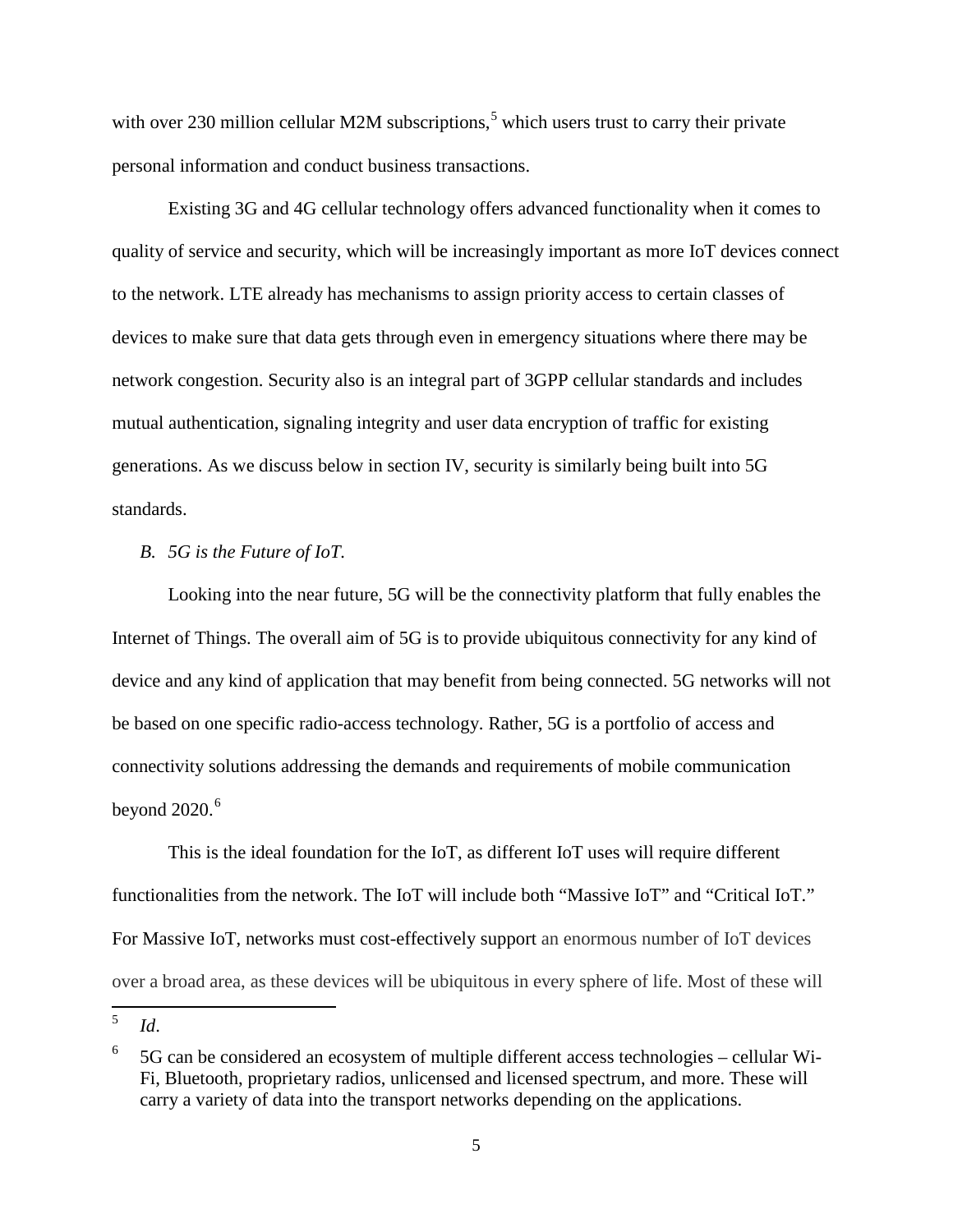be sensors and actuators that consume low to moderate amounts of energy in order to sustain long battery life and that will not require low latency. We already have started exploring the possibilities with, for example, connected water (where sensors monitor water quality) and connected vineyards (where sensors measure many environmental factors to help vineyards improve their businesses).

By contrast, Critical IoT uses will require incredibly high network reliability and strong security, as well as ultra-low latency. These uses will provide profound value to society. For example, we will reduce traffic injuries and deaths and improve traffic flow with autonomously driving vehicles. We will enable doctors to perform surgery on patients in remote areas thousands of miles away. And we will see large machinery, such as mining vehicles, being sent hundreds of feet below ground and operated remotely by a person sitting safely above ground.

5G will provide a common infrastructure for these uses. This will stimulate new business models because different sectors will not need separate infrastructure investment, and it also will protect spectrum from fragmentation.<sup>[7](#page-5-0)</sup> At the same time, 5G networks will be multi-purpose and will support different virtual networks with different characteristics through network slicing. Each network "slice" can support a different configuration of requirements and parameters, including security specifications, enabling a single infrastructure to support use cases with significantly varying requirements.

One good example of how network slicing could work in the IoT is the connected car. A self-driving vehicle will need to have a very reliable and secure connection, so one network slice could provide very low latency and high availability so it can make decisions in milliseconds. The same car can, at the same time, have a high-speed mobile broadband connection for its on-

l

<span id="page-5-0"></span><sup>7</sup> Ericsson, *5G Radio Access* at 5 (April 2016) https://www.ericsson.com/res/docs/whitepapers/wp-5g.pdf at 5 ("Ericsson 5G White Paper")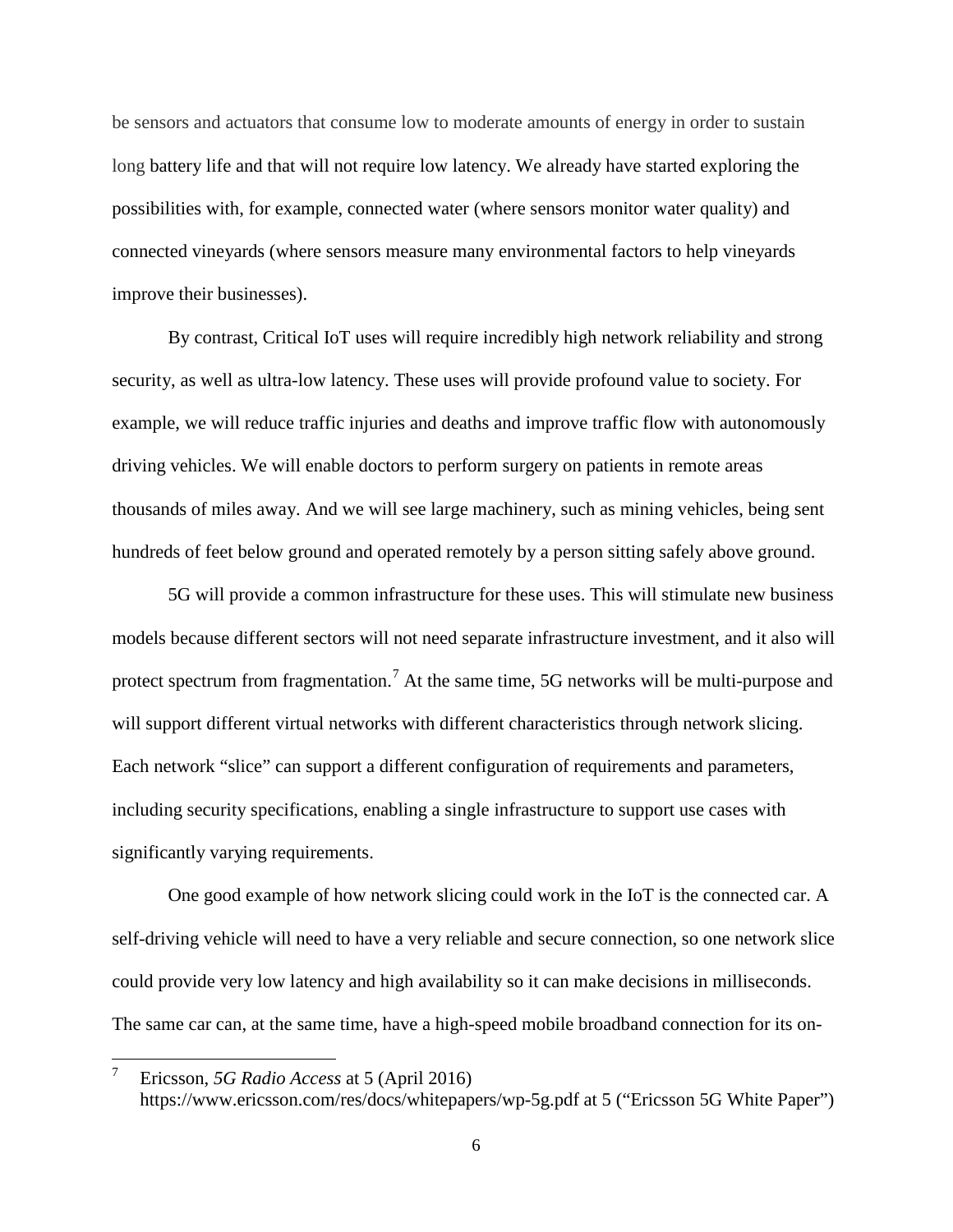board entertainment system run through a different network slice, to enable HD Video and music streaming services. Another slice of the network could be collecting other measurements from different devices inside the car that do not require constant supervision, such as servicing parameters that need to be transmitted back to the service center by the car's service date, perhaps once a year.<sup>[8](#page-6-0)</sup>

# **II. The Government Can Best Support IoT Infrastructure by Facilitating Reallocation and Sharing of Underused Federal Spectrum and by Working to Identify new Spectrum for IMT at WRC-19.**

NTIA can support IoT infrastructure by facilitating reallocation of underused federal spectrum for both exclusive commercial use and for sharing between government and commercial users. NTIA can also play a valuable role by advocating for globally harmonized spectrum for IMT at WRC-19. The broader federal government can continue to make spectrum available for commercial use for 5G deployment.

In order to support increased traffic capacity and to enable the transmission bandwidths needed to support very high data rates, 5G will extend the range of frequencies now used for mobile communication. This includes new spectrum below 6 GHz, as well as spectrum in higher frequency bands. [9](#page-6-1) Spectrum allocations at lower bands will remain vital as the backbone for mobile-communication networks in the 5G era. High frequencies, especially those above 10 GHz, can serve as a complement to lower frequency bands and will provide additional system capacity and very wide transmission bandwidths for extreme data rates in dense deployments.<sup>[10](#page-6-2)</sup>

<span id="page-6-2"></span> $10$  *Id.* 

 $\overline{\phantom{a}}$ 

<span id="page-6-0"></span><sup>8</sup> Andres Torres, *Network Slices: The Best Thing since Sliced Bread* (Sep. 11, 2015), http://www.ericsson.com/spotlight/cloud/blog/2015/09/11/network-slices-best-thing-sincesliced-bread/.

<span id="page-6-1"></span> $9$  Ericsson 5G White Paper at 6.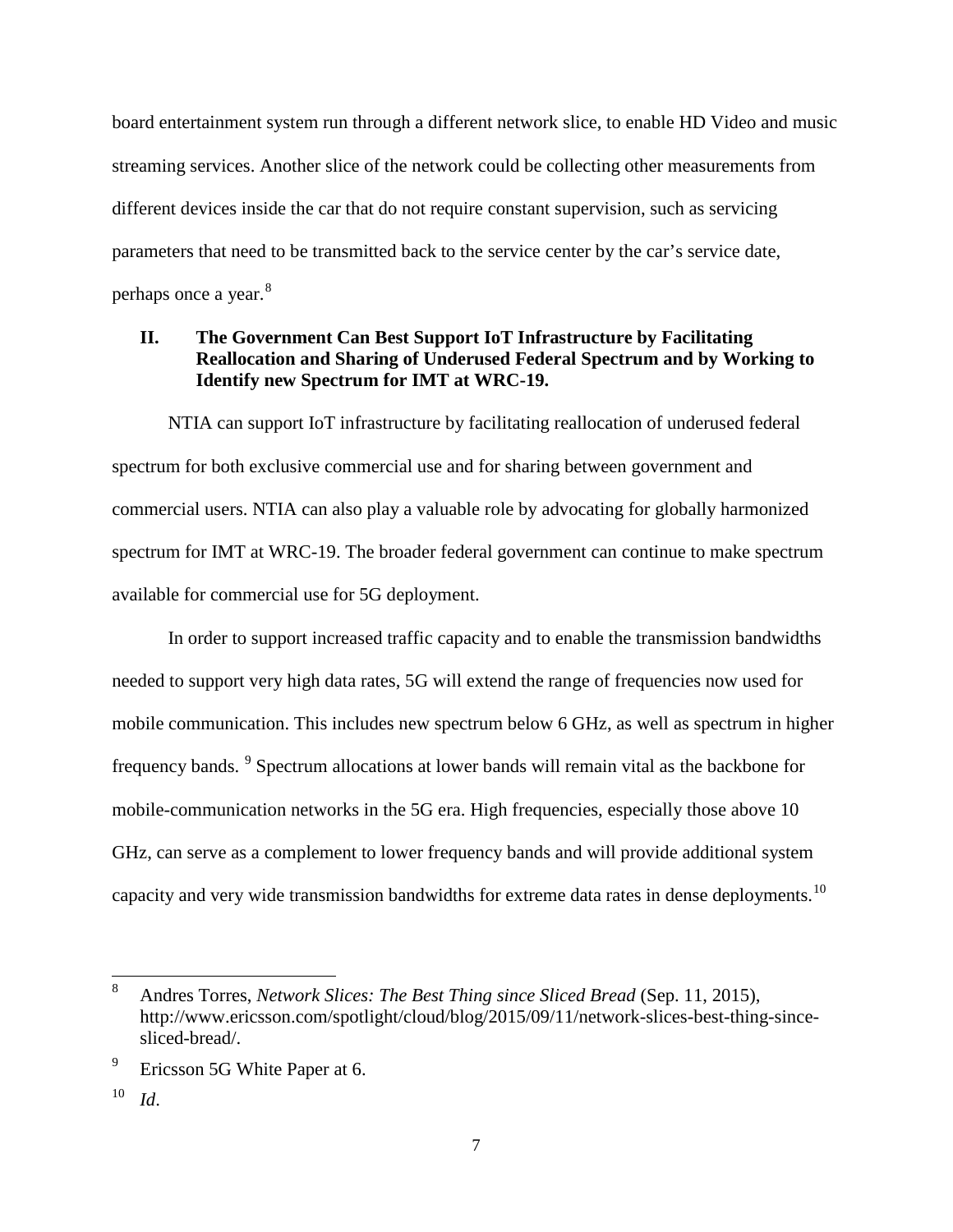The ITU-R has identified candidate bands between 24-86 GHz to be considered for IMT at WRC-19.<sup>[11](#page-7-0)</sup> The U.S. Government can play a crucial role in the IoT's emergence and growth by participating in the studies proposed by the WRC-15 on these bands<sup>[12](#page-7-1)</sup> and by advocating to and working with other governments for WRC-19 to identify at least 10-12 MHz of spectrum for IMT from these bands, preferably harmonized globally.

The mobile industry is working to gain access to spectrum in the 6 GHz to 20 GHz range as well, but so far, regulators seem to be focused on higher frequency bands. Looking specifically at the U.S., the FCC's Spectrum Frontiers rulemaking is a positive step in providing for 5G spectrum needs that Ericsson strongly supports. It is, however, focused on those higher bands – 27.5-28.35 GHz, 38.6-40 GHz, 37-38.6 GHz, and 64-71 GHz. We do, however, expect the FCC to seek further comment in the near future on bands below 24 GHz that might be used for 5G services, and we likewise strongly support that effort.

The mobile industry will continue to need exclusively licensed spectrum but, sharing is becoming a necessity as we seek solutions to support increasing demands for services and traffic. Two examples of sharing arrangements include LSA planned in Europe for the 2.3 GHz band

l

<span id="page-7-0"></span><sup>11</sup> *See* Resolution 238 (WRC-15), *Studies on frequency-related matters for International Mobile Telecommunications identification including possible additional allocations to the mobile services on a primary basis in portion(s) of the frequency range between 24.25 and 86 GHz for the future development of International Mobile Telecommunications for 2020 and beyond*, https://www.itu.int/dms\_pub/itu-r/oth/0a/06/R0A0600006C0001PDFE.pdf. These bands include These bands include 24.25-27.5 GHz, 37-40.5 GHz, 42.5-43.5 GHz, 45.5-47 GHz, 47.2-50.2 GHz, 50.4-52.6 GHz, 66-76 GHz and 81-86 GHz, which have allocations to the mobile service on a primary basis; and 31.8-33.4 GHz, 40.5-42.5 GHz and 47-47.2 GHz, which may require additional allocations to the mobile service on a primary basis.

<span id="page-7-1"></span><sup>&</sup>lt;sup>12</sup> The ITU has formed a Task Group  $5/1$  to conduct the sharing and compatibility studies and report its findings to WRC-19. The first meeting of this Group was held 23-24 May 2016 in Geneva and a formal structure was established to implement the tasks accorded to it.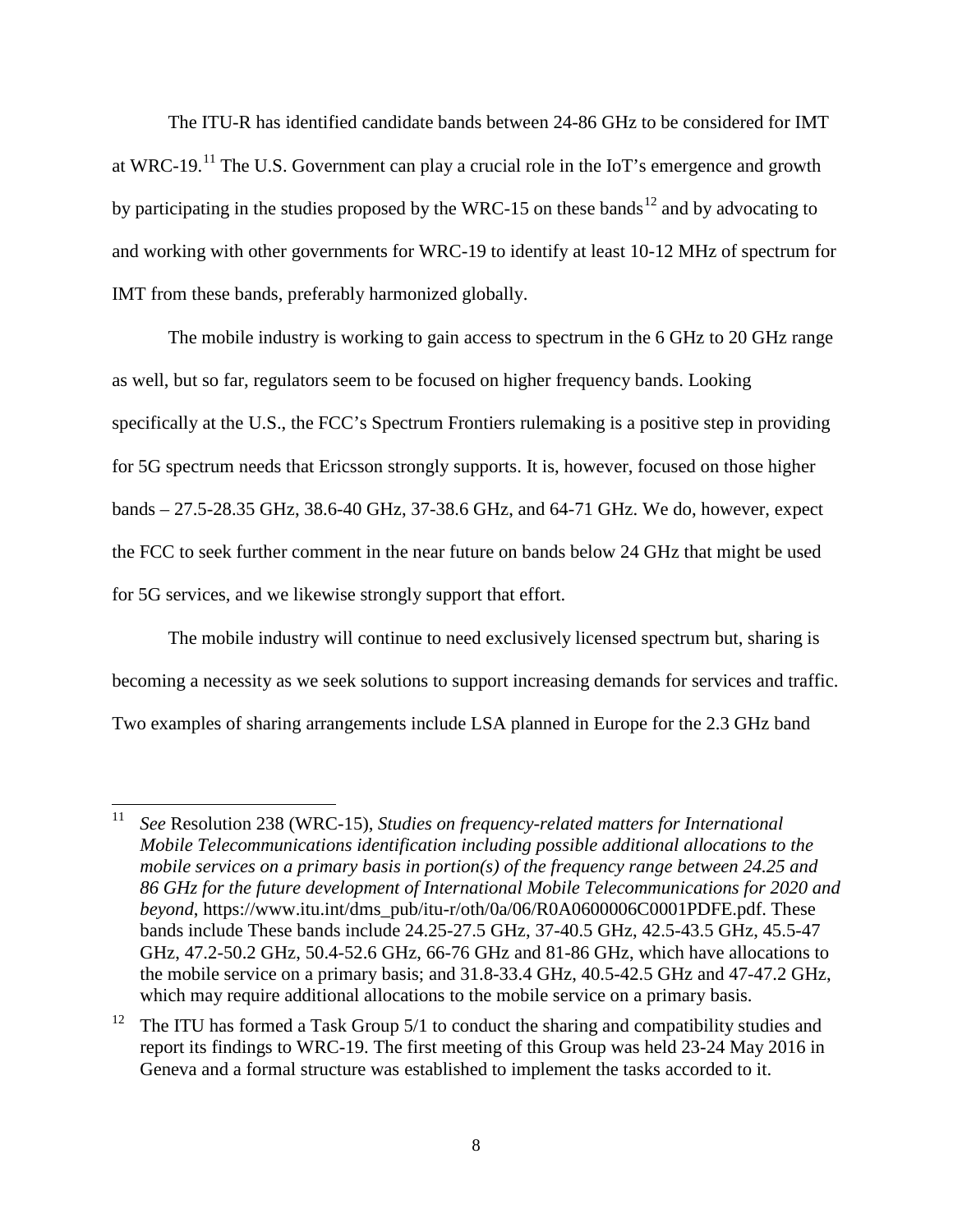and the Citizens Band Radio Service for 3.5 GHz in the U.S.<sup>[13](#page-8-0)</sup> Ericsson is very interested to see how the LSA/SAS models will work in practice and to what extent they can meet the needs for spectrum. We do not advocate for further adoption of these models without seeing them proven in practice however. It is exclusive, licensed spectrum that has helped to drive the mobile broadband revolution.

## **III. The Government should Support the Market Driven Process for developing IoT Technology Best Practices**

IoT is a rapidly evolving area, with technology best practices for IoT being established simultaneously by standards bodies, industry alliances, and open source activities. We encourage NTIA not to endorse the views of any particular organization or alliance at this time, and we ask the government to support the market driven process. We do ask the U.S. Government to support policies that promote internationalization of IoT solutions and standards, as this is necessary for a globally-connected, interoperable IoT marketplace to emerge.

IoT standardization efforts are focusing on a set of main areas, including devices, service enablement, connectivity, data models and semantics, among others. 3GPP technologies, for example, are rapidly evolving with new functionality tailored towards the IoT, on both the network and device side. 3GPP has addressed reducing the cost of LTE devices by reducing peak rate, memory requirement and device complexity. 3GPP extended discontinuous reception (eDRX) functionality enables achieving more than 10-year battery life by allowing the device to remain in sleep mode when communication with the network is not needed. Now, 3GPP is defining narrowband IOT for low power LTE and other radio and core network technologies for M2M communications. Through 3GPP core network enhancements, a single LTE cell site can support millions of IoT devices.

<span id="page-8-0"></span>Ericsson 5G White Paper at 6. 13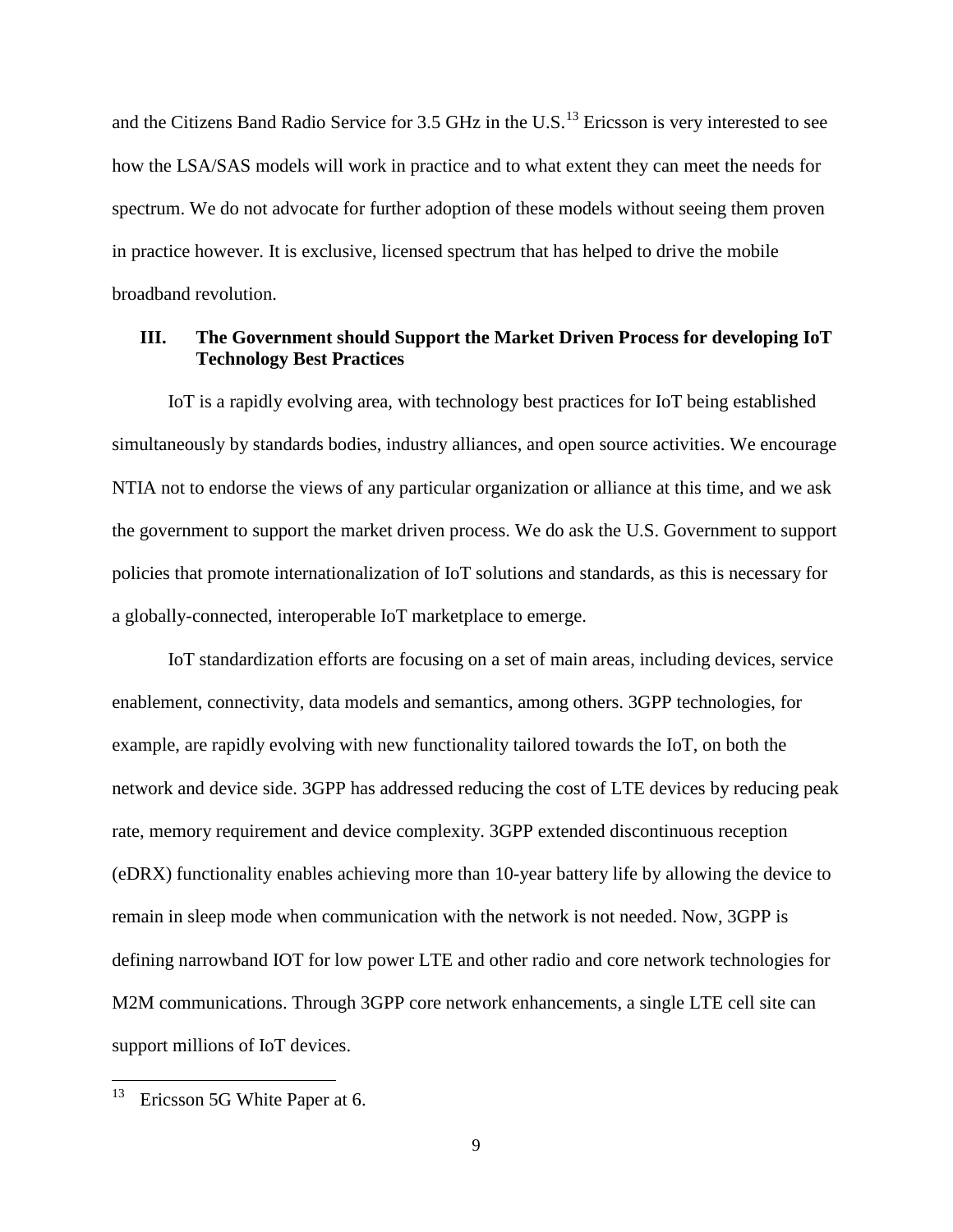The Internet Engineering Task Force (IETF) has already has spent a decade working on key IoT standards and guidance. The IETF has specified how the core protocol for IoT, the Internet Protocol version 6 (IPv6), can be used with many wireless and wired IoT communication technologies. Its ongoing work continues to cover even more technologies. More recently, a significant amount of IETF's IoT work has focused on security and how to make strong security mechanisms feasible on variety of constrained devices. IETF is also responsible for many key IoT application layer protocols, e.g., HTTP, HTTP/2, and the Constrained Application Protocol (CoAP).

Many other bodies are addressing factors that will enable the IoT. For instance, IEEE has incorporated IoT into a large number of standards, including in the 802 Standards Committee, which is tying IoT back to Ethernet<sup>[14](#page-9-0)</sup> and Wi-Fi<sup>[15](#page-9-1)</sup> and also dealing with networks for different deployments such as ZigBee and Wide Area Smart Grid Networks.<sup>[16](#page-9-2)</sup> The Industrial Internet Consortium (IIC) is establishing solutions for how to build industrial IoT solutions by defining reference architecture. The Open Connectivity Foundation (OCF) is providing specification and has an open source project ensuring interoperability among consumers, business and industry. The Broadband Forum is driving residential and business broadband access, architecture, technology and requirements. The Open Mobile Alliance is establishing lightweight M2M specifications and ensuring interoperability at the application layers for provisioning, device management and software updates. The MEF is defining carrier Ethernet including service orchestration. Bluetooth SIG is defining Bluetooth Low Energy and Bluetooth Mesh and IP. The

<span id="page-9-0"></span>See IEEE Standard for Ethernet, IEEE 802.3. 14

<span id="page-9-1"></span><sup>&</sup>lt;sup>15</sup> *See* IEEE Standard for Wireless Local Area Networks, IEEE 802.11.

<span id="page-9-2"></span><sup>&</sup>lt;sup>16</sup> *See* IEEE Standard for Low-Rate Wireless Personal Area Networks, IEEE 802.15.4.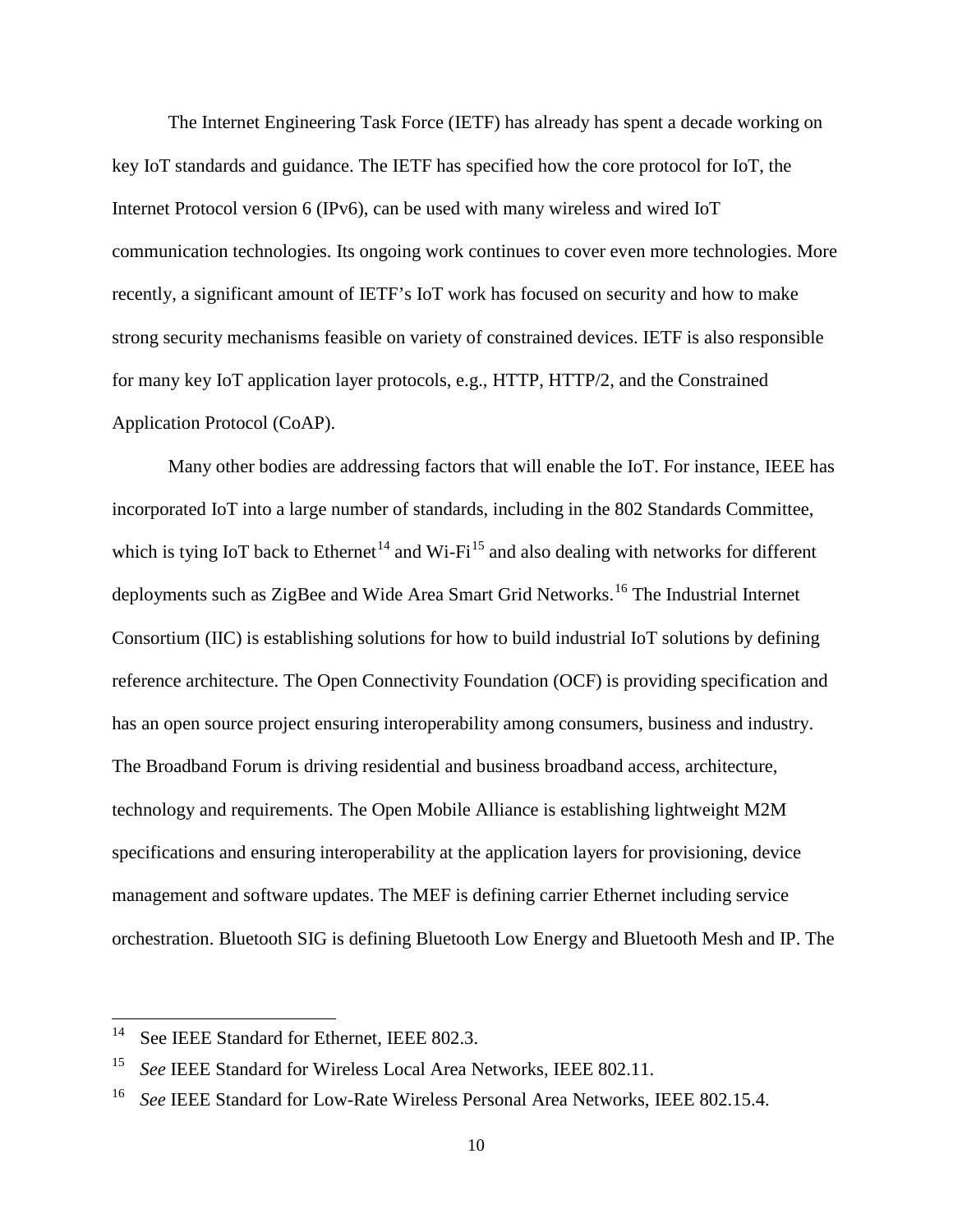ITU-T Study Group 20 is working to define IoT technology deployment for smart cities, and security is a major item in their considerations.

The U.S. Government's most important role in this area is to support the industry-driven standardization and best practices process and, where it is involved in such bodies, work to prevent other governments from taking over the process. In such fora, the government can also work to support internationalization of IoT solutions and standards.

## **IV. Security can be Best Addressed by Standardization Bodies and through Voluntary, Collaborative Industry Efforts.**

"The pace of innovation on the Internet is much, much faster than the pace of a notice-and-comment rulemaking."<sup>[17](#page-10-0)</sup> While security is a very important consideration for the Internet of Things, regulation may lock in outdated technology, pick technology winners and losers, and hinder innovation and efforts to globally harmonize.

Security can best be addressed by standardization bodies and through voluntary, collaborative industry efforts. Ericsson encourages the federal government to continue to support voluntary and collaborative cyber risk management practices.[18](#page-10-1) There are numerous efforts underway to address IoT security within multiple standards organizations, and government action at this time would likely interfere with this ongoing work.

To safeguard *confidentiality* in 5G networks, Ericsson strongly supports the use of standardized, publicly evaluated cryptographic data protection algorithms, wherever in the

<span id="page-10-0"></span><sup>17</sup> Tom Wheeler, Chairman, Federal Communication Commissions, Remarks at the American Enterprise Institute (June 12, 2014). 17

<span id="page-10-1"></span><sup>18</sup> *See, e.g.*, Admiral David Simpson, Chief, Federal Communication Commission Public Safety and Homeland Security Bureau, Remarks at the WTA – Advocates for Rural Broadband Spring Meeting Cybersecurity Panel (May 5, 2015), http://transition.fcc.gov/pshs/docs/speeches/DGS\_WTA\_051515.pdf (FCC has taken a "collaborative approach to cybersecurity, working in partnership with private-sector stakeholders" and the Commission "is using voluntary mechanisms to implement cyber risk management practices based on the 2014 NIST Cybersecurity Framework[.]").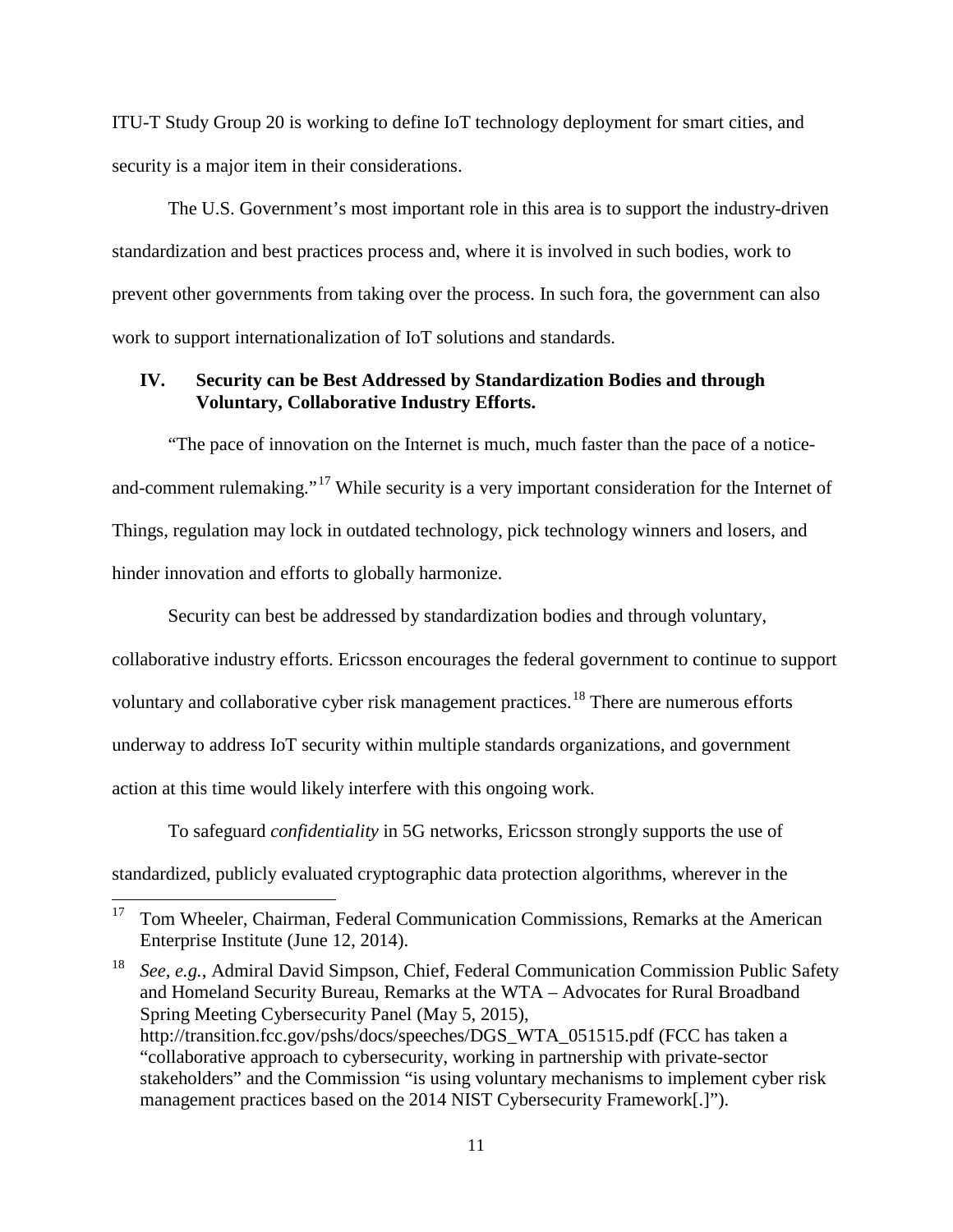network encryption is employed. Because we are seeing an increasing use of transport layer security, such as over Hypertext Transfer Protocol ("HTTP") within a connection encrypted by Transport Layer Security ("TLS") for Internet data traffic, some question if there needs to be any encryption of the data plane for 5G radio access. Ericsson believes that 5G standardization can provide a generic baseline of data protection (encryption and integrity) for the data plane, thereby adding security for 5G networks by not relying solely on the potential use of higher layer protection. This is already being considered in IoT enhancements for 2.5G standards. Standardization can also provide for encryption of the signaling plane, which carries sensitive data such as user identifiers.

As did earlier 3G and 4G standards, 5G standards will continue to incorporate *integrity* protection of the signaling control plane. Without integrity protection, denial-of-service and downgrade attacks would be relatively simple.

Ensuring *availability* of 5G networks will be one of the most important aspects for using 5G as the foundation for critical IoT and companies will need the flexibility to address this in as many ways as possible.

The main challenge as we embark upon the IoT is that networks can no longer assume all end-user devices are trustworthy, and therefore changes in the radio protocol design may be a key consideration to address this. Companies may provide 5G radio access using a device gateway architecture, in which connections of many devices would be aggregated at a gateway device. We anticipate this will be a common choice because very low cost devices will probably support other radio technologies, such as Bluetooth or ZigBee. In such cases, security functionality may be proxied by the gateway. Companies could also utilize network slicing to confine attacks to limited portions of the network.

12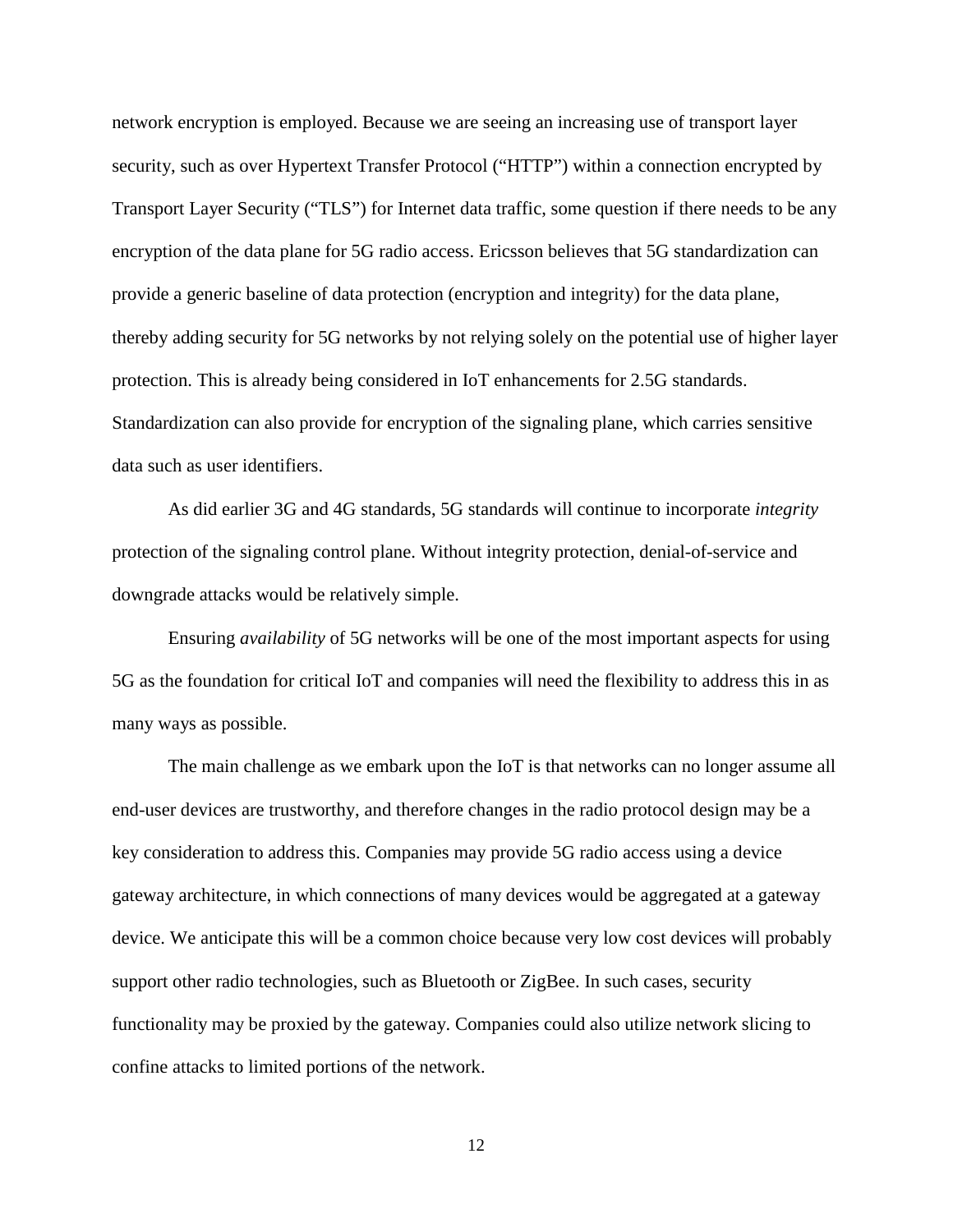Ericsson believes that the security design principles of previous cellular standards, such as the ability to provide mutual authentication and an encrypted connectivity service, will still apply for 5G. The migration from 3G to 4G and the concomitant placing of more data plane functionality at the network edge has also led to valuable insights that can be reused in 5G standards, such as requirements on secure environments in access points and backhaul security. Similarly, the wealth of experience protecting IP-based networks against attacks will likely be reused as design principles for 5G.

User privacy will be high on the agenda in 5G. We foresee that 5G standards will define more sophisticated privacy protections mechanisms in the radio access networks. In addition, access to services and data provided by connected IoT devices such cameras and various vehicle/public transport sensors require advanced access control and authorization mechanisms.

As noted above, we present this information to add to the government's holistic understanding of security that will impact the IoT, but we reiterate that the government should defer from regulation at this time.

#### **V. Intellectual Property Rights will Play an Important Role in the IoT's Success.**

Intellectual property rights will be an important factor in the development and success of the IoT market. A successful IoT ecosystem is dependent on adoption of standardized technology that can reach global scale. In order to allow for standardized solutions with broad industry support, and given the sophisticated technologies involved, intellectual property rights play an important role to fairly reward those companies investing proprietary technology and time in standards development while at the same time allowing fair, reasonable and non-discriminatory access to manufactures of IoT products.

13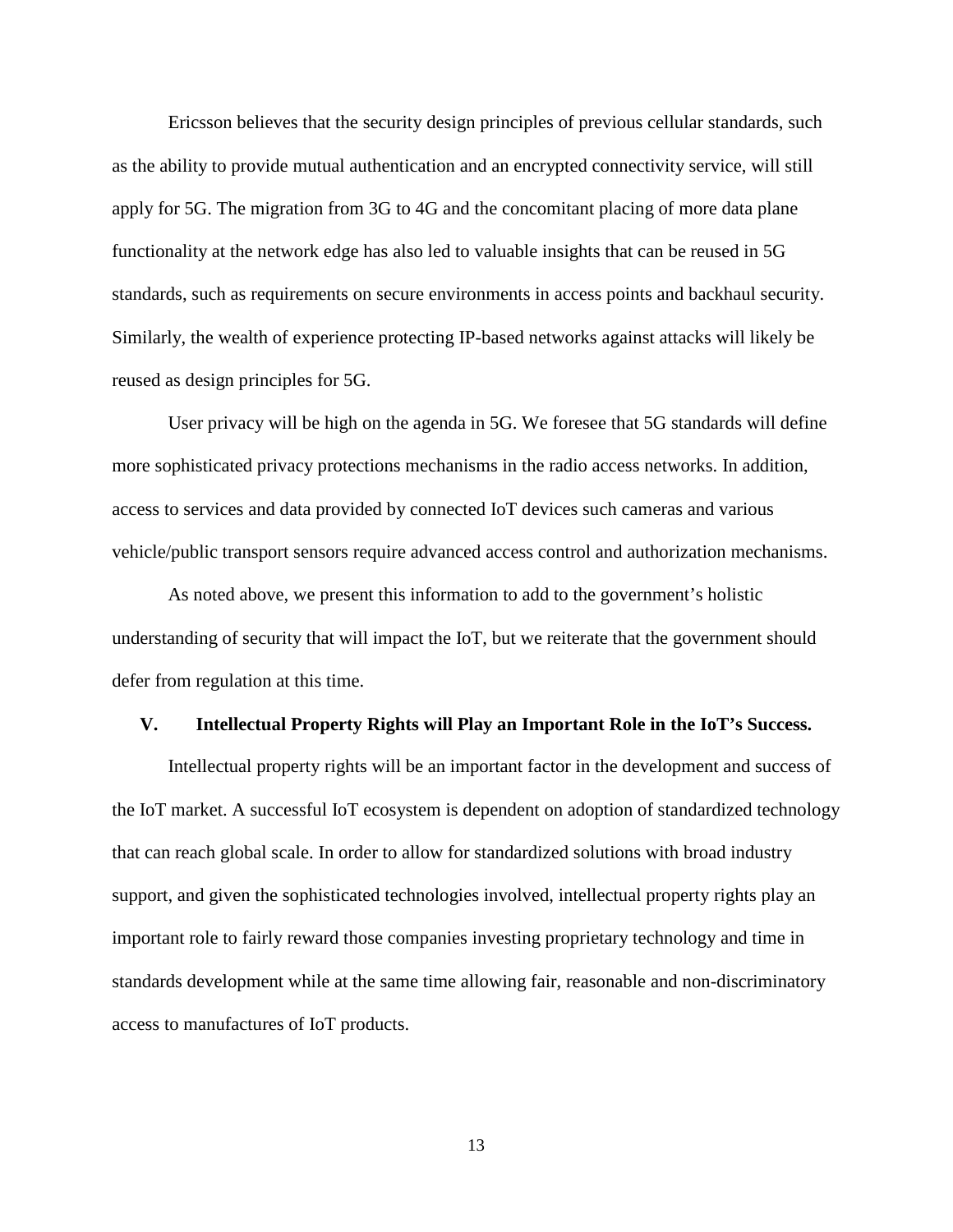Ericsson has underlined its dedication to contribute to a successful and strong ecosystem by recently launching an IoT joint licensing platform.<sup>[19](#page-13-0)</sup> Our goal is to streamline licensing of standard essential patents to ensure that innovative IoT companies continue to be rewarded fairly, while inspiring new IoT solutions and facilitating their market entry to the benefit of consumers and the IoT marketplace as a whole. The IoT joint licensing platform will offer efficient aggregate access to multiple patent holders' standard essential patent portfolio by providing one predicable and simple licensing offer to IoT product companies. This will decrease transaction costs for both patent holders and IoT product companies using standardized technology.

Ericsson further believes that such IoT joint licensing platform can be an efficient market place for vertical IoT businesses' technology licensing needs, with flat per unit licensing fees for the various verticals that reflect how much of the connectivity technology a device uses. IoT product companies can incorporate years of R&D investment and innovation in their business models by getting access to and leveraging global networking technologies. This will enable them to reduce time to market and reach scale faster. Consumers, in turn, will benefit from a robustly competitive IoT product market.

## **Conclusion**

Ericsson thanks the Department of Commerce for seeking input into how the government can best foster the advancement of the IoT. Ericsson encourages the federal government to support the IoT's development by releasing more spectrum for commercial use and by

<span id="page-13-0"></span><sup>19</sup> *See* Press Release, Ericsson, Ericsson establishes industry patent Licensing Platform for IoT, (Feb. 3, 2016), http://www.ericsson.com/thecompany/press/releases/2016/02/1983359; *see also* Rethink Wireless, *Ericsson sets up Patent Licensing Marketplace for Industrial IoT* (Feb. 8, 2016) http://rethink-wireless.com/2016/02/08/ericsson-sets-up-patent-licensingmarketplace-for-industrial-iot/. 19